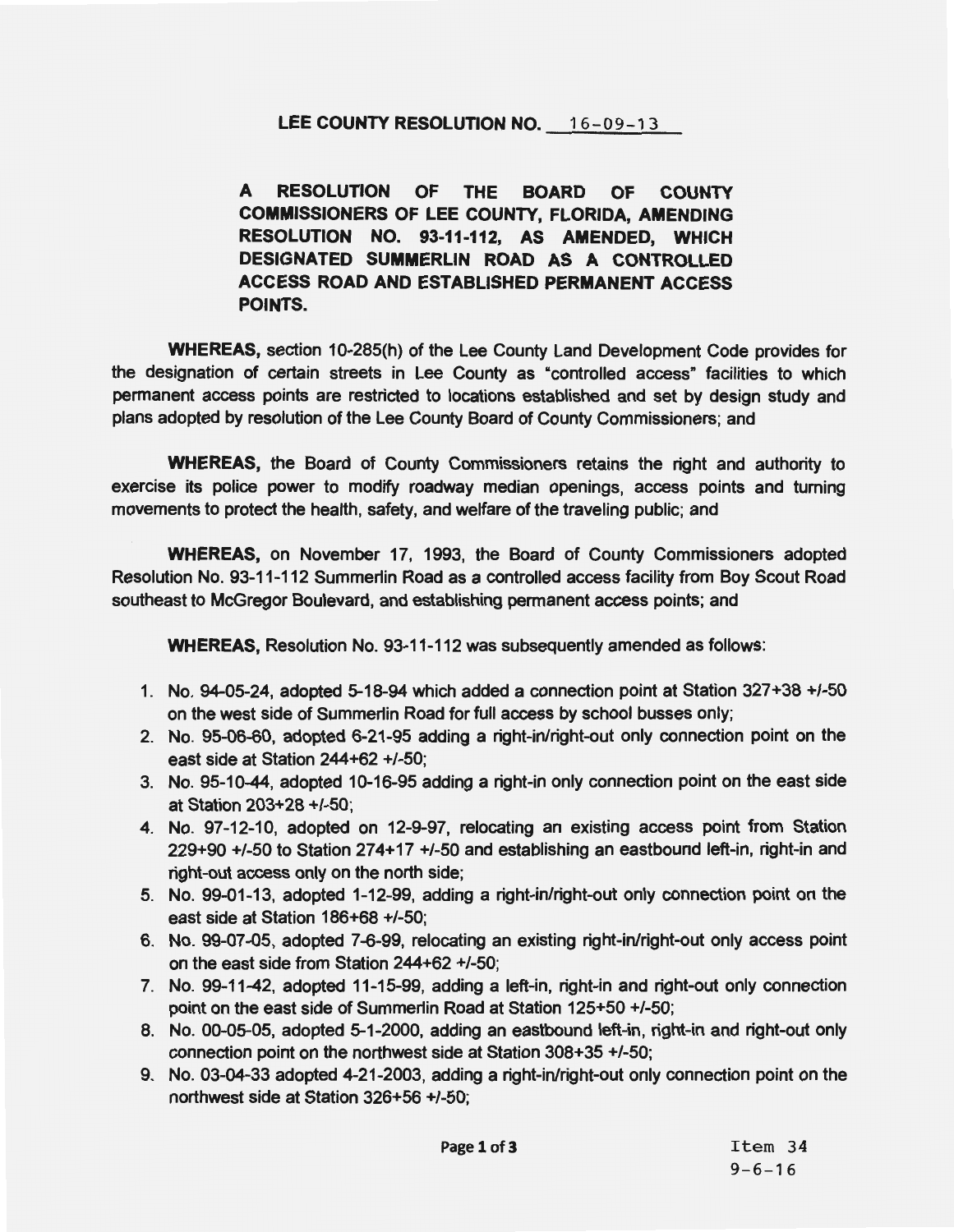- 10. No. 06-08-47, adopted 8-21-2006, relocating an existing right-in/right-out only access point on the east side from Station 339+71 +/-50 to Station 338+68 +/-50·
- ' 11. No. 07-08-10, adopted 08-06-2007, relocating an existing median opening from Station 205+50 to Station 206+40;
- 12. No. 13-03-04, adopted 03-05-2013, modification of the access point to allow the right-out movement at Station 203+28.
- 13. No. 16-03-18, adopted 03-15-2016, eliminates the east bound left tum movement onto Summerlin Road from Park Royal Drive, at Station 287+50, leaving all other movement unchanged.
- 14. No. 16-05-09, adopted 05-17-2016, creates a new access point on Summerlin Road north side, at Station 178+20, to add a right tum only off of Summerlin Road 670 feet east of Pine Ridge Road.

**WHEREAS,** Winkler Junction LLC desires to add an access point (right-in) at Station 307+60; and,

**WHEREAS,** the Lee County Department of Transportation has concluded that, the addition of the designated connection point will not hinder traffic capacity nor be contrary to the protection of the health, safety, and welfare of the citizens of Lee County.

**NOW, THEREFORE, BE IT RESOLVED** by the Board of County Commissioners of Lee County, Florida, that:

- 1. Summerlin Road, from Colonial Boulevard southwest to McGregor Boulevard, including its intersections, is designated a controlled access road facility.
- 2. Resolution No. 93-11-112 is hereby further amended as follows:
	- a. The access point at Station 307+60 is amended to add the right-in only directional movements conditioned as follows:
		- Conveyance of a cross access easement and roadway from the parcel known as STRAP 34452400000110000 across the parcel known as STRAP 344524000001000050 with the intent to provide the former parcel to access Winkler Road across the latter parcel. Both parcels are owned by Winkler Junction LLC.
		- Construction of the access must be to the applicable LDC development standards.
- 3. Absent subsequent Board action in accordance with applicable County regulations, the connection points are limited to those identified on attached Exhibit A. Provided, however, no vested right to a particular connection point location is granted by virtue of adopting Exhibit A. The County retains full power and authority to exercise its police power to modify connection points, median openings, and turning movements to protect the health, safety, and welfare of the traveling public.